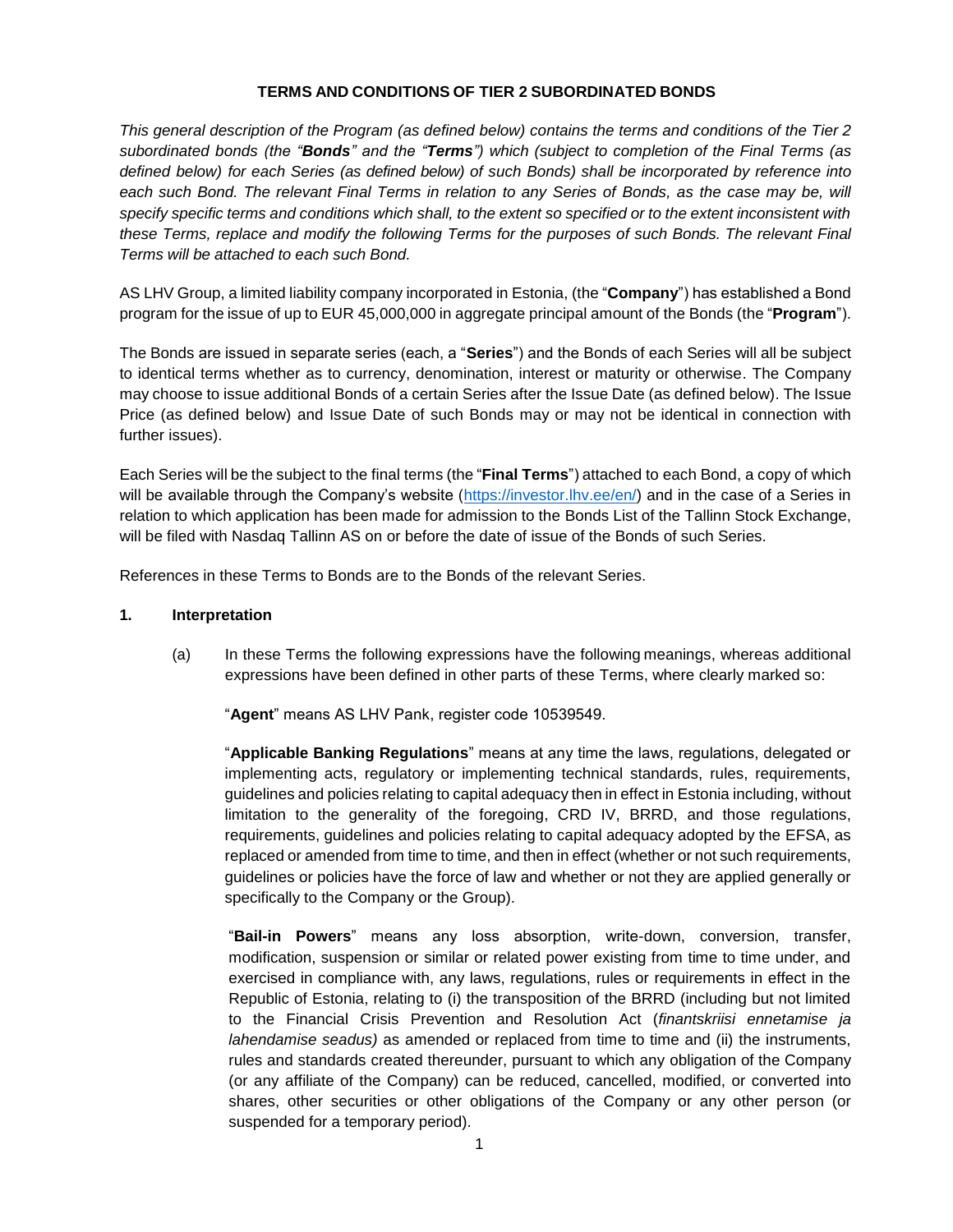"**BRRD**" means the Directive 2014/59/EU of the European Parliament and of the Council of 15 May 2014 establishing the framework for the recovery and resolution of credit institutions and investment firms, as the same may be amended or replaced from time to time.

"**Business Day**" means a day on which commercial banks and foreign exchange markets settle inter-bank payments in euro in Tallinn and which is a settlement day of the Register.

"**Bonds**" mean tier 2 (as defined by the Applicable Banking Regulations) subordinated bonds issued by the Company in accordance with these Terms and the Final Terms, representing unsecured debt obligation of the Company before the Bondholder.

"**Bondholder**" is the owner of the Bond registered as such in the Register.

"**Capital Event**" means the determination by the Company, after consultation with the EFSA, that the Outstanding Principal Amount of the relevant Series of Bonds ceases or would be likely to cease to be included in whole or in any part, or count in whole or in any part, towards the Tier 2 Capital of the Company in the essence of CRR.

"**Company**" means AS LHV Group, register code 11098261.

"**CRD IV**" means the legislative package consisting of the CRD IV Directive, the CRR and any CRD IV Implementing Measures.

"**CRD IV Directive**" means Directive 2013/36/EU of the European Parliament and of the Council of 26 June 2013 on access to the activity of credit institutions and the prudential supervision of credit institutions and investment firms, as the same may be amended or replaced from time to time.

"**CRD IV Implementing Measures**" means any regulatory capital rules or regulations, or other requirements, which are applicable to the Company or the Group and which prescribe (alone or in conjunction with any other rules or regulations) the requirements to be fulfilled by financial instruments for their inclusion in the regulatory capital of the Company or the Group (on a solo or consolidated basis, as the case may be) to the extent required by the CRD IV Directive or the CRR, including for the avoidance of doubt any regulatory technical standards released by the European Banking Authority (or any successor or replacement thereof).

"**CRR**" means Regulation (EU) No. 575/2013 of the European Parliament and of the Council of 26 June 2013 on prudential requirements for credit institutions and investment firms, as the same may be amended or replaced from time to time.

"**EFSA**" means the Estonian Financial Supervisory Authority (*Finantsinspektsioon*) and any successor or replacement thereto or any other authority having primary responsibility for the prudential oversight and supervision of the Company.

"**Final Terms**" mean the set of additional terms and conditions of the particular Series of the Bonds, together with these Terms forming the full set of terms and conditions of the particular Series of the Bonds.

"**Group**" means, the Company together with its subsidiaries.

"**Interest Commencement Date**" means the Issue Date of the Bonds (as specified in the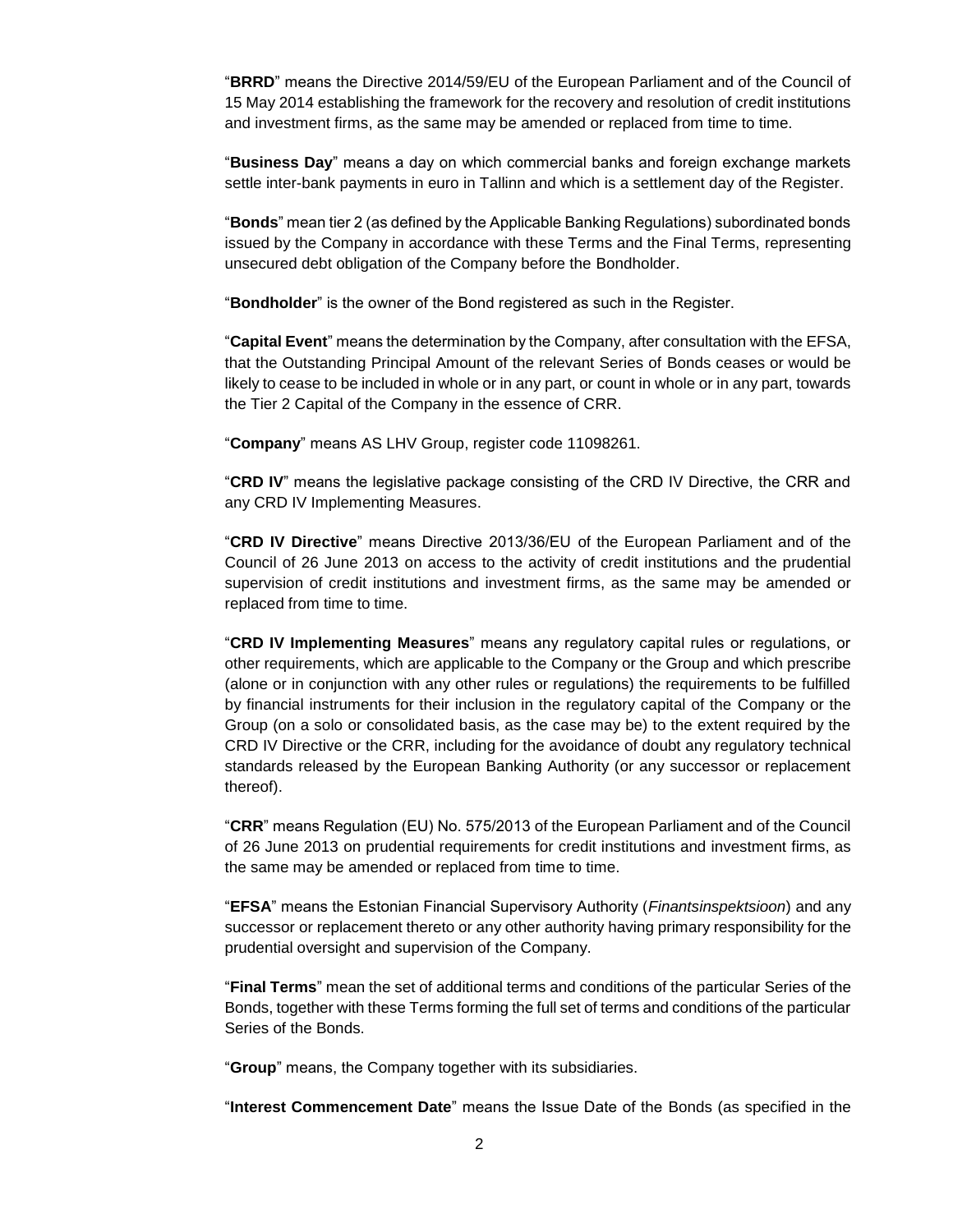Final Terms) or such other date as may be specified as such in the relevant Final Terms.

"**Interest Payment Date**" means any date or dates specified as such in the relevant Final Terms.

"**Issue Date**" means the date when the Bond is deemed to be issued as specified in the relevant Final Terms.

"**Issue Price**" means the price payable for one Bond upon the issue thereof as determined in accordance with the relevant Final Terms.

"**Maturity Date**" means the date of ordinary redemption of the Series of Bonds as determined in accordance with the relevant Final Terms.

"**Nominal Amount**" shall mean the stated value of a Bond as specified in the relevant Final Terms.

"**Outstanding Principal Amount**" means the principal amount of the Bond on the Issue Date as reduced by any partial redemption or repurchase from time to time.

"**Program**" means the issue of the Bonds in one or several Series in accordance with these Terms.

"**Rate of Interest**" means the rate (expressed as a percentage per annum) of interest payable in respect of the Bonds specified in the relevant Final Terms or calculated or determined in accordance with the provisions of these Terms.

"**Register**" means Nasdaq Central Securities Depository (CSD) operated by Nasdaq CSD SE, register code 40003242879, registered address Vaļņu iela 1, Rīga LV-1050, Latvia.

"**Relevant Amounts**" means the outstanding principal amount of the Bonds, together with any accrued but unpaid interest and additional amounts due on the Bonds. References to such amounts will include amounts that have become due and payable, but which have not been paid, prior to the exercise of any Bail-in Powers by the Relevant Resolution Authority.

"**Relevant Resolution Authority**" means the resolution authority with the ability to exercise any Bail-in Powers in relation to the Company and/or the Group.

"**Series**" means on or several issues of the Bonds in accordance with these Terms but in each case the relevant Final Terms, which may vary in respect of different series.

#### "**Tax Event**" means:

- (i) any amendment to, or change in, the laws or treaties (or any regulations thereunder) of the Taxing Jurisdiction affecting taxation;
- (ii) any governmental action in the Taxing Jurisdiction; or
- (iii) any amendment to, or change in, the official position or the interpretation of such law, treaty (or regulations thereunder) or governmental action or any interpretation, decision or pronouncement that provides for a position with respect to such law, treaty (or regulations thereunder) or governmental action that differs from the theretofore generally accepted position, in each case, by any legislative body, court,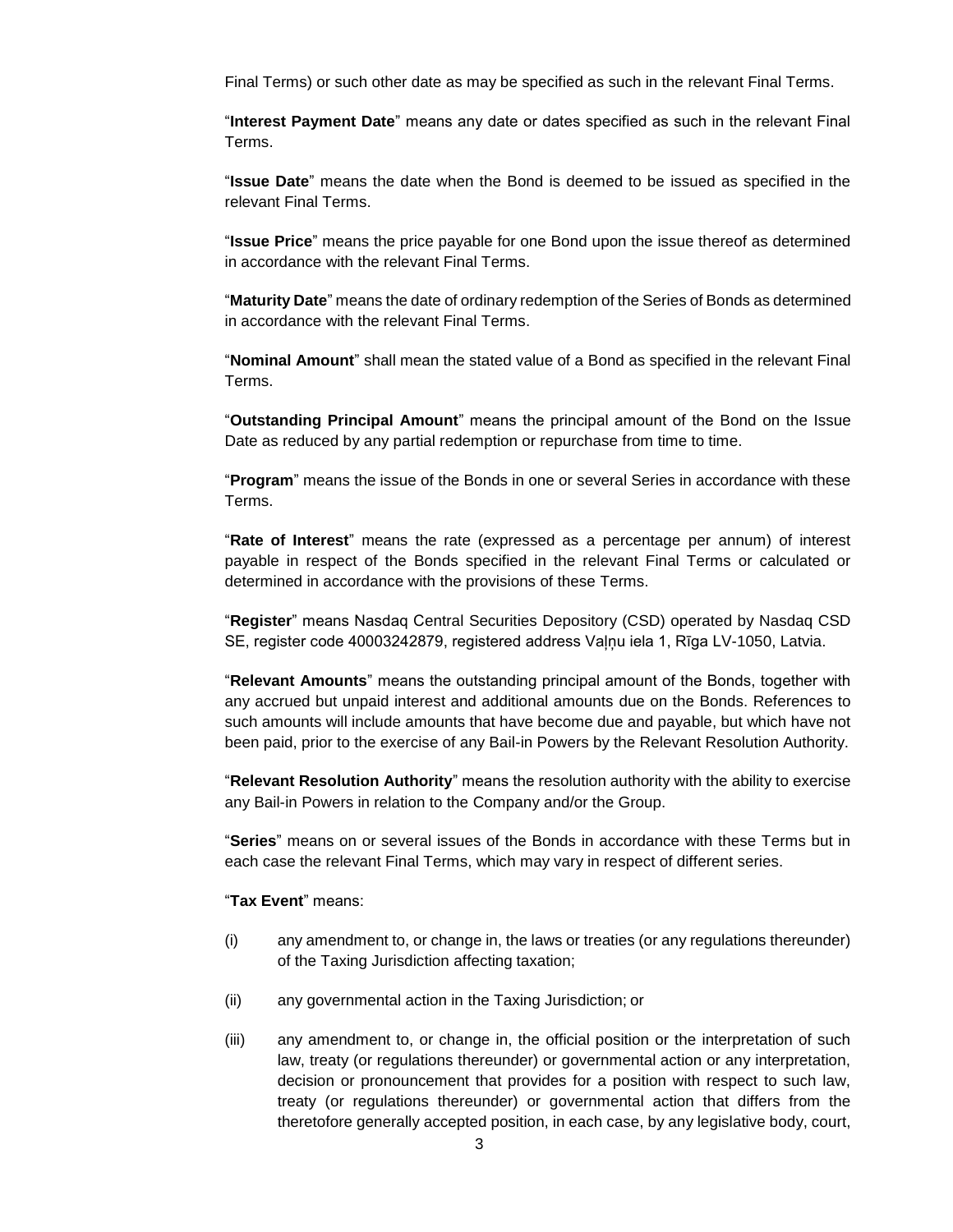governmental authority or regulatory body in the Taxing Jurisdiction, irrespective of the manner in which such amendment, change, action, pronouncement, interpretation or decision is made known,

which amendment or change is effective or such governmental action, pronouncement, interpretation or decision is announced, on or after the Issue Date of the relevant Series of Bonds and as a result of which:

- (i) the Company is, or will be, subject to additional taxes, duties or other governmental charges with respect to such Bonds or is not, or will not be, entitled to claim a deduction in respect of payments in respect of such Bonds in computing its taxation liabilities (or the value of such deduction would be materially reduced); or
- (ii) the treatment of any of the Company's items of income or expense with respect to such Bonds as reflected on the tax returns (including estimated returns) filed (or to be filed) by the Company will not be respected by a taxing authority, which subjects the Company to additional taxes, duties or other governmental charges.

"**Taxing Jurisdiction**" means the Republic of Estonia or any political subdivision thereof or any authority or agency therein or thereof having power to tax or any other jurisdiction or any political subdivision thereof or any authority or agency therein or thereof, having power to tax in which the Company is treated as having a permanent establishment, under the income tax laws of such jurisdiction.

"**Terms**" mean these terms and conditions of the Bonds as established by the management board of the Company, together with the respective Final Terms forming an agreement between the Company and a Bondholder in respect of the issue and redemption of a Bond and rights and obligations arising from the Bond.

"**Tier 2 Capital**" means tier 2 capital for the purposes of the Applicable Banking Regulations.

- (b) In these Terms:
	- $(i)$  if an expression is stated in Condition  $1(a)$  (Interpretation Definitions) to have the meaning given in the relevant Final Terms, but the relevant Final Terms gives no such meaning or specifies that such expression is "Not Applicable" then such expression is not applicable to the Bonds;
	- (ii) references to any act or other regulatory instrument or any provision of any act or other regulatory instrument shall be deemed also to refer to any statutory modification or re-enactment thereof or any statutory instrument, order or regulation made thereunder or under such modification orre-enactment.

#### **2. Form, Denomination and Currency**

#### (a) *Form*

The Bonds are issued in dematerialised book-entry form. The Bonds are not numbered.

## (b) *Denomination*

The Bonds will be issued in such denominations as may be specified in the relevant Final Terms.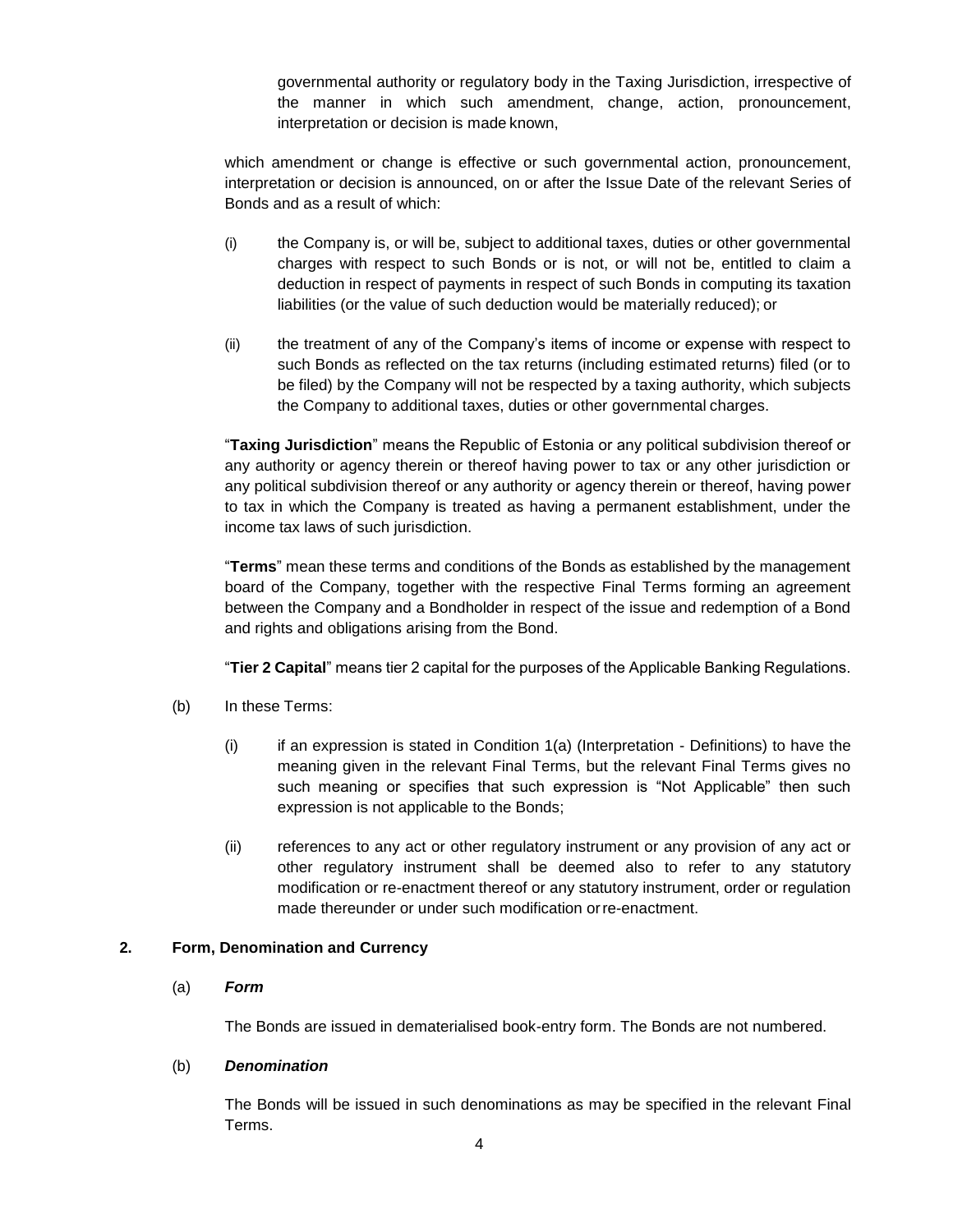#### (c) *Currency*

The Bonds may be denominated in the euro.

## **3. Title, Transfer, Delivery and Transferability**

(a) *Title*

The title to the Bonds passes by the registration in the Register. References herein to the "**Bondholders**" signify the persons in whose names such Bonds are so registered.

## (b) *Transfer*

The Bonds can be transferred from one securities account to another by the registrar of the Register by way of debiting the first securities account and crediting the other securities account in the amount of the corresponding number of securities. Ownership of a Bond is deemed to have changed in respect of the Company as from the moment a relevant entry is made in the Register, i.e. when a Bond is transferred to the securities account of the respective Bondholder.

## (c) *Delivery*

The Agent, pursuant to an agreement with the Company, organises the registration of the Bonds in the Register and their deletion from the Register upon their redemption. Only persons who have securities accounts (whether directly of via a nominee structure) with the Register can subscribe for or purchase the Bonds.

## (d) *Transferability*

The Bonds are freely transferrable; however, any Bondholder wishing to transfer the Bonds must ensure that any offering related to such transfer would not be qualified as a public offering in the meaning of the applicable law. Ensuring that any offering of the Bonds does not fall under the definition of public offering under the applicable law is the obligation and liability of the Bondholder. The Register may temporarily block the Bonds on a Bondholder's securities account to ensure performance of corporate actions regarding the Bonds.

## **4. Status**

The Bonds will be subordinated to all unsubordinated claims against the Company. The subordination of the Bonds means that upon the liquidation (*likvideerimine*) or bankruptcy (*pankrot*) of the Company, all the claims arising from the Bonds shall fall due in accordance with these Terms and shall be satisfied only after the full satisfaction of all unsubordinated recognised claims against the Company in accordance with the applicable law. Therefore, upon the liquidation or bankruptcy of the Company, the Bondholders are not entitled to any payments due under the Bonds until the full and due satisfaction of all the unsubordinated claims against the Company. By subscribing to the Bonds or acquiring the Bonds from a secondary market, the Bondholder unconditionally and irrecoverably agrees to such subordination of claims arising from any Bonds.

As long as there are no liquidation or bankruptcy proceedings initiated against the Company, all claims arising from the Bonds shall be satisfied in accordance with these Terms and the applicable law. Notwithstanding any rights of the Bondholder under these Terms or the law, by subscribing to Bonds or acquiring the Bonds from a secondary market the Bondholder unconditionally and irrevocably relinquishes the right to demand premature redemption of any Bonds.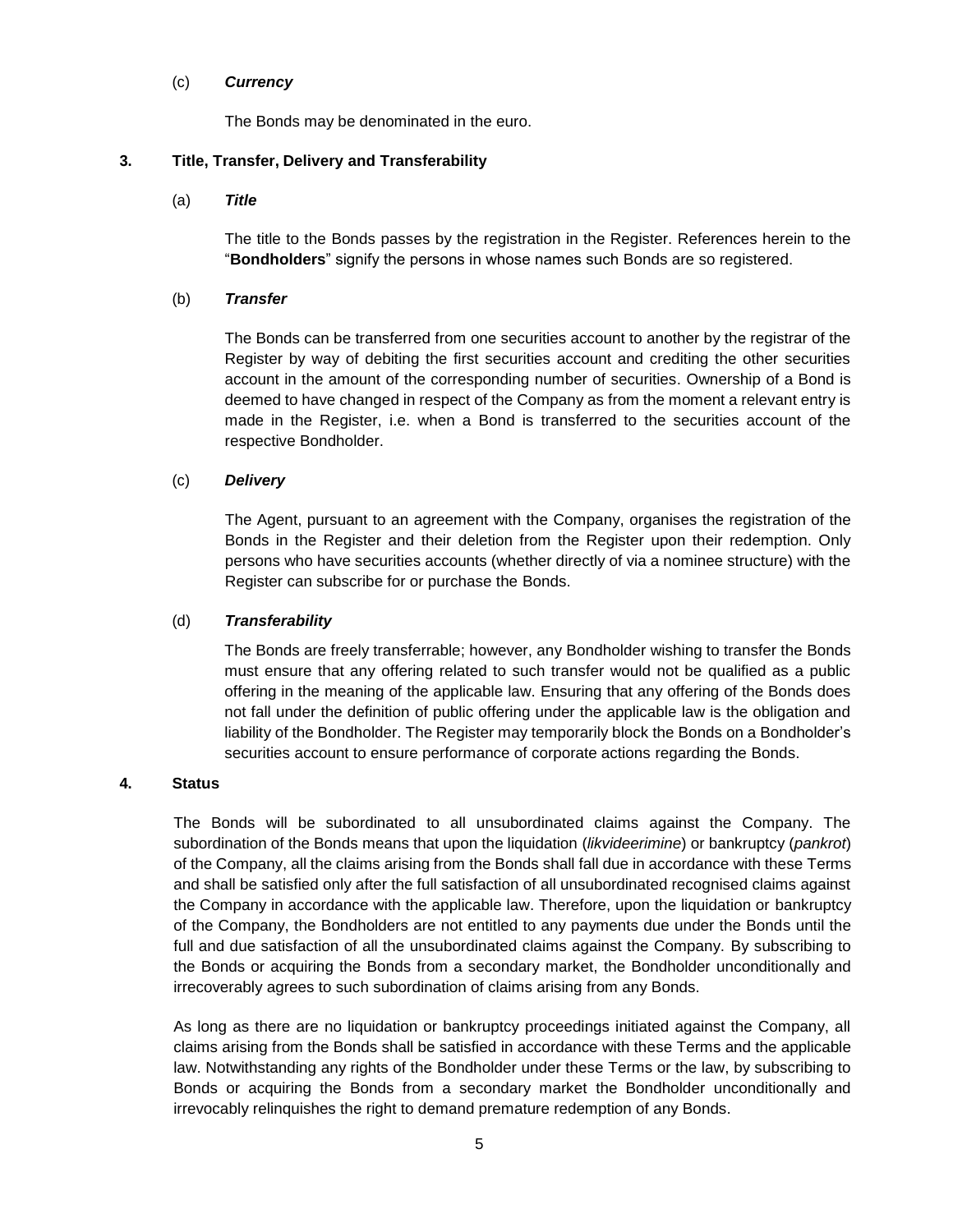No Bondholder shall be entitled to exercise any right of set-off (*tasaarvestus*) against moneys owed by the Company in respect of such Bonds.

## <span id="page-5-0"></span>**5. Interest**

The Bonds shall bear interest on its Outstanding Principal Amount from and including their Issue Date (as specified in the Final Terms) to, but excluding, the date of any final redemption at the rate *per annum* specified in the Final Terms. Such interest will be payable in arrear on each Interest Payment Date as is specified in the relevant Final Terms and on the date of any final redemption.

The determination by the Agent of all amounts of interest for the purposes of this Condition [5](#page-5-0) shall, in the absence of manifest error, be final and binding on all parties.

## <span id="page-5-1"></span>**6. Redemption and Purchase**

## (a) *Redemption at Maturity*

Unless previously redeemed, or purchased and cancelled, the Bonds shall be redeemed at their principal amount on the Maturity Date.

# (b) *Early Redemption as a result of TaxEvent*

Upon the occurrence of a Tax Event, but subject to having obtained the relevant EFSA permission if such permission is then required under the Applicable Banking Regulations, the Company may, at its option, having given not less than 30 days' notice to the Bondholders in accordance with Condition [11](#page-8-0) (which notice shall be irrevocable) redeem all (but not some only) of the outstanding Bonds of the relevant Series at any time at a redemption amount equal to their Outstanding Principal Amount together with interest (if any) accrued up to but excluding the date of redemption.

#### (c) *Early Redemption as a result of Capital Event*

Upon the occurrence of a Capital Event, but subject to having obtained the relevant EFSA permission if such permission is then required under the Applicable Banking Regulations, the Company may, at its option, having given not less than 30 days' notice to the Bondholders in accordance with Condition [11](#page-8-0) (which notice shall be irrevocable) at any time redeem all (but not some only) of the outstanding Bonds of the relevant Series at a redemption amount equal to their Outstanding Principal Amount, together with interest (if any) accrued up to but excluding the date of redemption.

# <span id="page-5-2"></span>(d) *Optional Early Redemption (Call)*

After 5 years have passed from the Issue Date of the Bonds of the relevant Series and having obtained the relevant EFSA permission if such permission is then required under the Applicable Banking Regulations, the Company may, having given not less than 30 days' notice to the Bondholders in accordance with Condition [11](#page-8-0) (which notice shall be irrevocable) redeem fully or partially Bonds of the relevant Series at their Outstanding Principal Amount, together with accrued interest (if any) thereon.

The appropriate notice referred to in this Condition [6](#page-5-1)[\(d\)](#page-5-2) is a notice given by the Company to the Agent and the Bondholders, which notice shall be signed by a duly authorized officer of the Company and shall specify: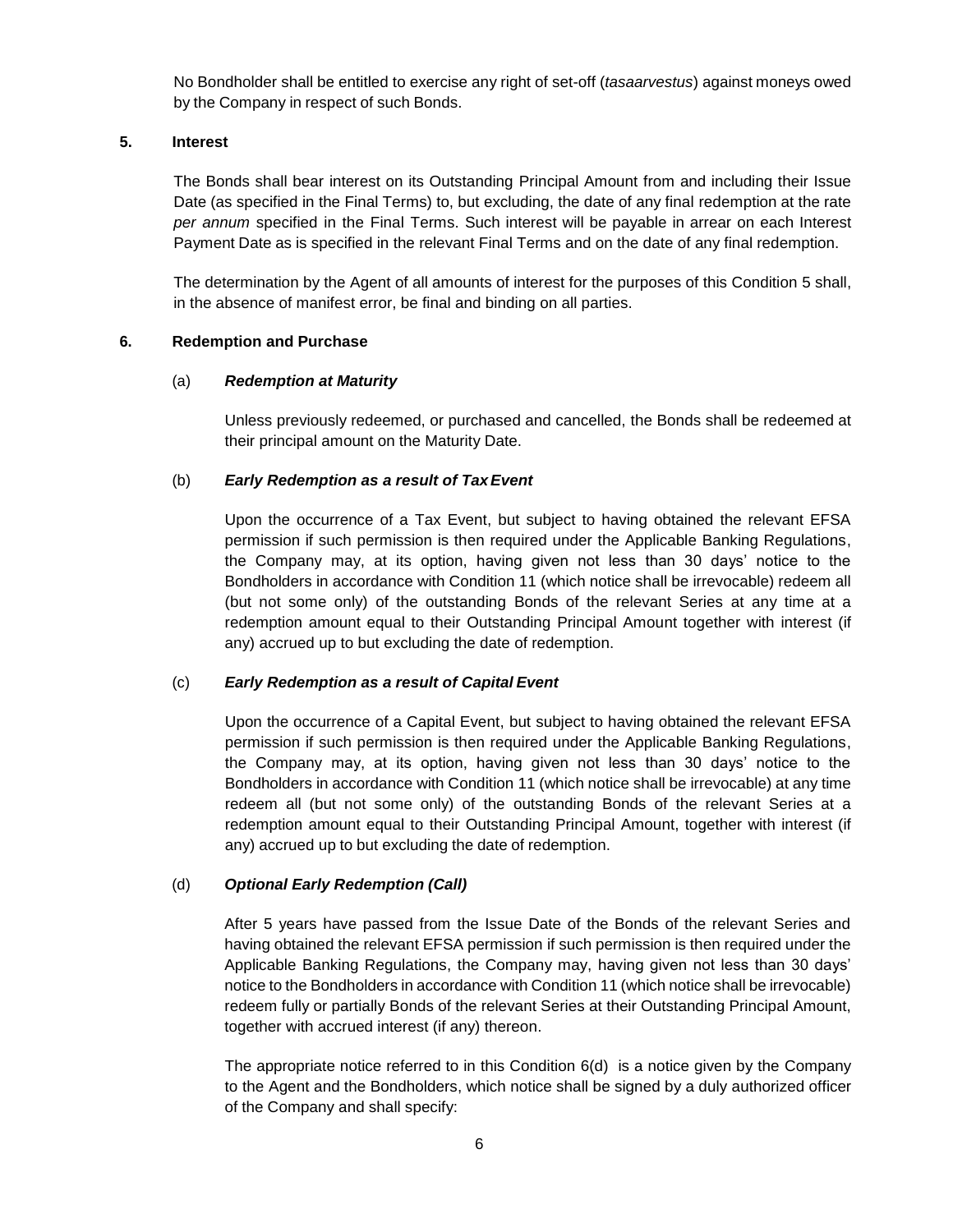- (i) the Series of Bonds subject to redemption;
- (ii) whether such Series is to be redeemed in whole or in part only and, if in part only, the aggregate Outstanding Principal Amount of the Bonds which are to be redeemed;
- (iii) the due date for such redemption, which shall be not less than 30 days after the date on which such notice is validly given; and
- (iv) the amount at which such Bonds are to be redeemed, which shall be their Outstanding Principal Amount together with accrued interest thereon.

Any such notice shall be irrevocable, and the delivery thereof shall oblige the Company to make the redemption therein specified.

## (e) *Partial Redemption*

If the Bonds of a Series are to be redeemed in part only on any date in accordance with Condition [6](#page-5-1)[\(d\),](#page-5-2) the Bonds shall be redeemed *pro rata* to their Outstanding Principal Amount, subject always to compliance with all applicable laws, and the rules of the stock exchange on which the Bonds have then been admitted to trading.

## (f) *Purchase*

The Company and its subsidiaries may at any time, if in accordance with the Applicable Banking Regulations, purchase the Bonds for the purpose of market making and to be passed on to employees as part of their remuneration at any price and any such purchases shall be subject to the prior permission of the EFSA in accordance with the CRR and Commission Delegated Regulation No 241/2014 supplementing Regulation (EU) No 575/2013 of the European Parliament and of the Council of 7 January 2014 with regard to regulatory technical standards for Own Funds requirements for institutions, and any other Applicable Banking Regulations (if such permission is then required under the Applicable Banking Regulations).

#### <span id="page-6-0"></span>(g) *Cancellation of Redeemed and Purchased Bonds*

All Bonds redeemed or purchased in accordance with this Condition [6](#page-5-1) will be cancelled and may not be reissued or resold. References in this Conditio[n 6](#page-5-1)[\(g\)](#page-6-0) to the purchase of the Bonds by the Company shall not include the purchase of Bonds in the ordinary course of business of dealing in securities as a market maker or for passing on to employees as their remuneration or the purchase of Bonds otherwise than as beneficial owner.

# <span id="page-6-1"></span>**7. Taxation**

(a) Should any amounts payable in cash or in kind (whether in respect of principal, redemption amount, interest or otherwise) in respect of the Bonds be subject to withholding or deduction of any present or future taxes or duties of whatever nature imposed or levied by or on behalf of the Republic of Estonia or any political subdivision thereof or any authority or agency therein or thereof having power to tax, the Company shall be entitled to withhold or deduct the respective taxes or duties. For the avoidance of doubt, any such withholdings or deductions shall be made by the Company on the account of the Bondholder with the Company having no obligation to compensate the withheld or deducted tax amounts to the Bondholder.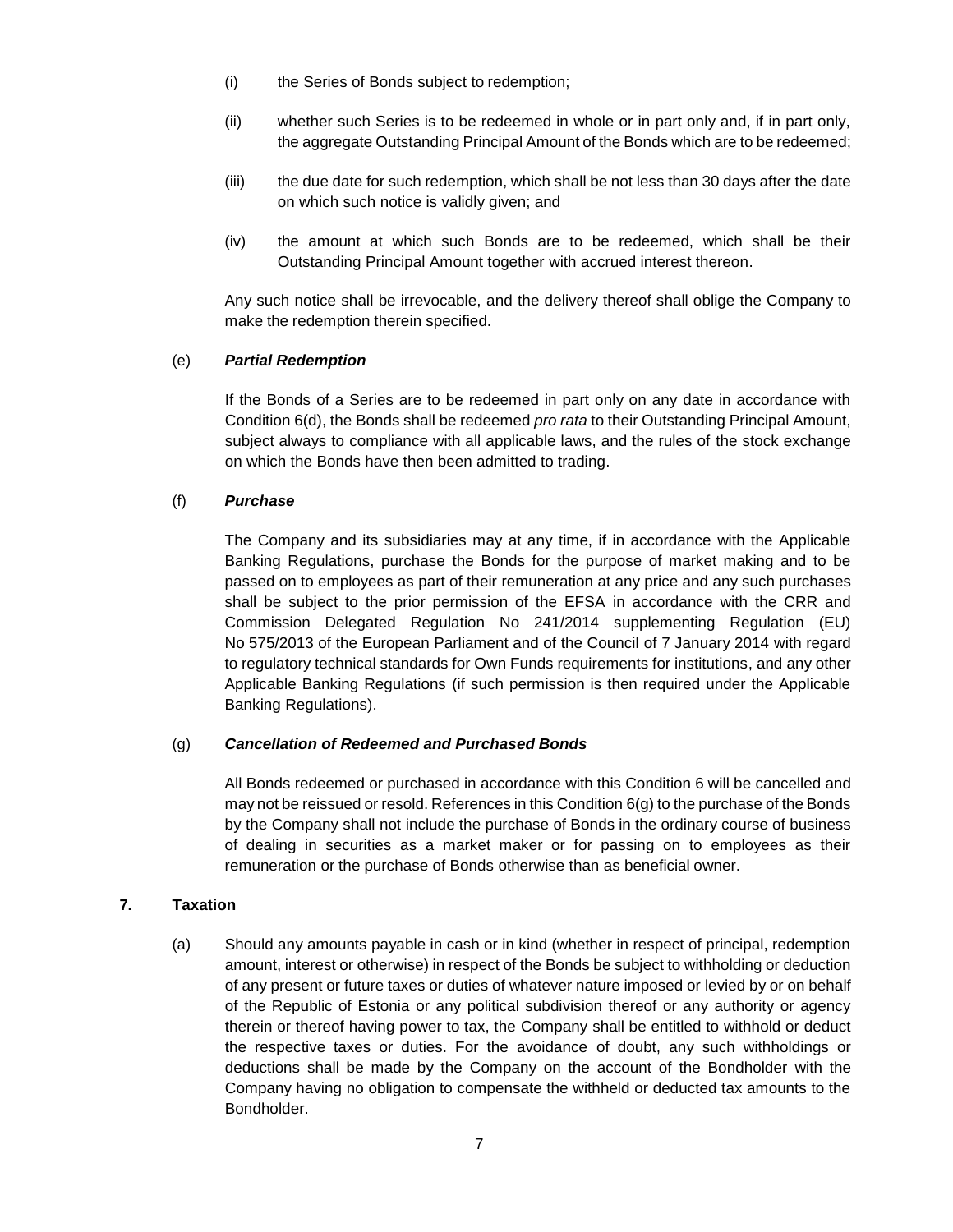- (b) Should an applicable treaty for the avoidance of double taxation set forth lower withholding rates than those otherwise applicable to the interest payment under Estonian domestic law, the respective Bondholder shall be requested to provide the documents necessary for application of the respective treaty (including, but not limited to, residence certificate issued or attested by the tax authority of the residence state of the Bondholder) at least 15 (fifteen) days prior to the payment. If such documents are not presented to the Company, the Company shall be entitled to withhold tax at the rates set forth by the Estonian domestic legislation.
- (c) Individuals may postpone the taxation of their (interest) income from the Bonds by using an investment account (*investeerimiskonto*) for making transactions with the Bonds and notifying the Company in writing at least 15 (fifteen) days prior to the payment that they are entitled to benefit from the investment account special tax regime. At the date of these Terms, individuals are entitled to benefit from the investment account special tax regime if they have acquired the Bonds on account of monetary means held at the respective Bondholder's investment account. If the relevant notice is not duly presented to the Company, the Company shall be entitled to withhold tax in accordance with the general withholding rules.
- (d) Any reference in these Terms to interest in respect of the Bonds shall be deemed also to refer to any additional amounts which may be payable under this Condition [7](#page-6-1) or any undertaking given in addition thereto or in substitution therefor. For the avoidance of doubt, no additional amounts shall be payable by the Company in respect of payments of principal under the Bonds.

# **8. Payments**

- (a) Payments of amounts (whether principal, interest or otherwise, including on the final redemption) due on the Bonds will be made to the Bondholders thereof, as appearing in the Register at the close of business on the Business Day preceding the due date for such payment (the "**Record Date**"). Payment of amounts due on the final redemption of the Bonds will be made simultaneously with deletion of the Bonds, or, if so required by the Company, against delivery of the Bonds to the Company. If the due date for payment of the final redemption amount of the Bonds is not a Business Day, the Bondholder thereof will not be entitled to payment thereof until the next following Business Day and no further payment shall be due in respect of such delay save in the event that there is a subsequent failure to pay in accordance with these Terms.
- (b) If the Company fails to transfer any amount payable to a Bondholder in connection with the Bond by the due date, the Company undertakes to pay delay interest to the Bondholder on the outstanding amount as from the payment deadline until actual payment at the rate specified in the Final Terms.

#### **9. Limitation Period**

Claims against the Company in respect of the Bonds will expire (*aeguvad*) unless made within 3 years after the due date for payment.

## **10. Agent**

(a) Pursuant to an agreement between the Company and the Agent, the Agent has agreed to act as the mediator of documents between the Company and the Bondholders, organise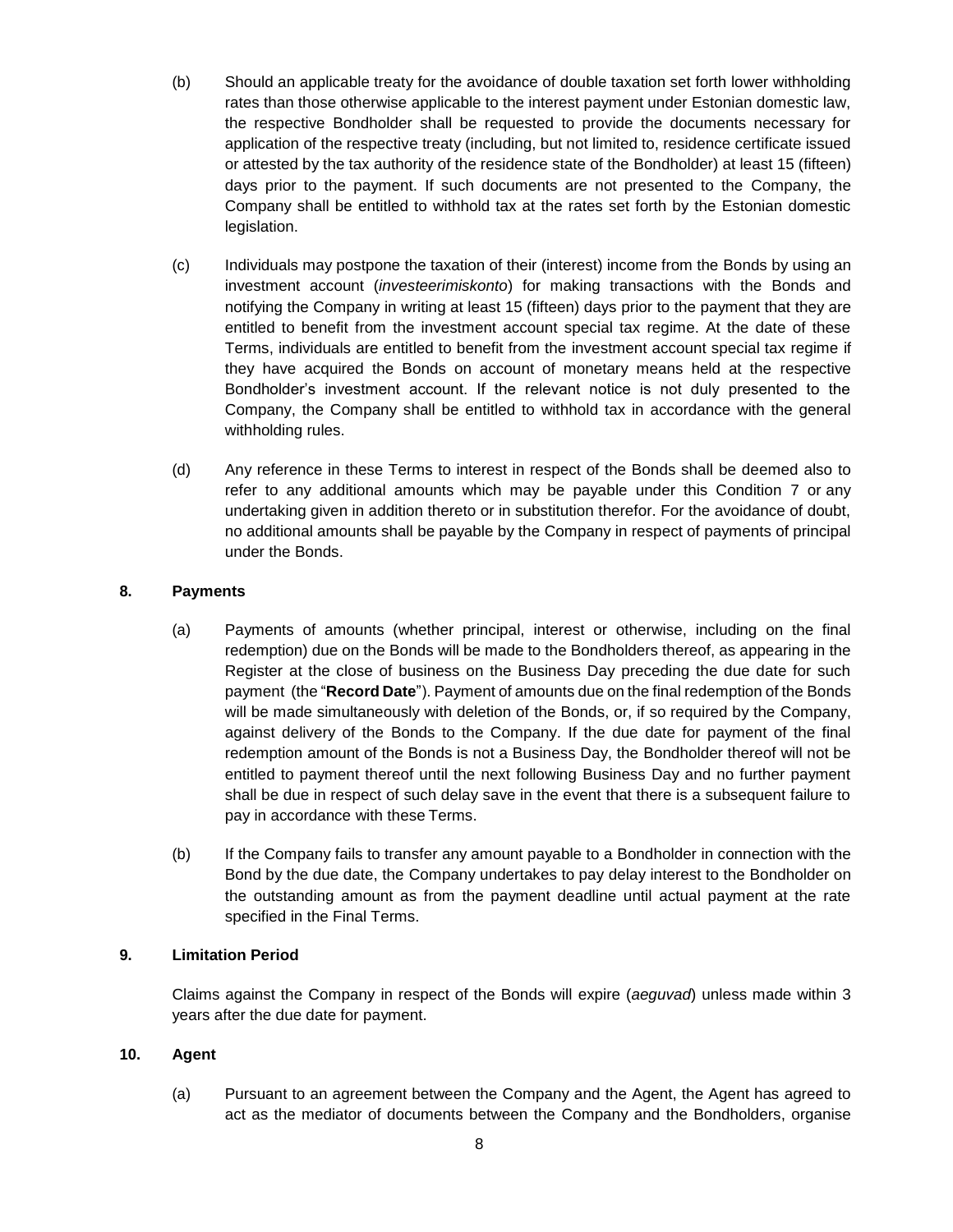registration of the Bonds in the Register as well as subscription for Bonds, and making of subscription, interest and redemption payments.

- (b) In carrying out its duties, the Agent acts as a representative of the Company and is not a party to the legal relationship created between the Company and the Bondholders as a result of the issue and acquisition of Bonds; however, the Agent has assumed an obligation to the Company and Bondholders to act in the interests of Bondholders when performing certain duties. The Agent is not liable to the Bondholders if the Company is in breach of obligations arising from these Terms. The Agent's breach of obligations arising from these Terms is also deemed to constitute a breach of obligations by the Company and the Company is liable to the Bondholders for the Agent's breach as if it were the Company's breach. If the Agent fails to properly perform its obligation to forward to the Company any document submitted by or payment made by a Bondholder under the Terms or in connection with Bonds, the Bondholder is deemed to have submitted the relevant document or made the payment to the Company at the moment when the Agent was supposed to perform its relevant obligation.
- (c) The Bondholders acknowledge that the Agent is a subsidiary of the Company and hereby confirm that they have no claims against the Company or the Agent arising from that fact.

# <span id="page-8-0"></span>**11. Notices**

#### (a) *To Bondholders*

Notices to Bondholders will be deemed to be validly given published through the information system of the stock exchange in which they are listed (if applicable) or in case of unlisted Bonds if sent to them at their e-mail address as recorded in the Register or, and will be deemed to have been validly given on the second Business Day after the date of such sending or publishing.

## (b) *To Company*

Notices to the Company will be deemed to be validly given if delivered to the Agent at Tartu maantee 2, 10145 Tallinn, Estonia or by e-mail to lhv@lhv.ee or by fax to +372 6 800 410 (or at such other contact details as may have been notified to the Bondholders) and will be deemed to have been validly given at the opening of business on the next day on which the Agent's principal office is open for business.

# **12. Further Issues**

The Company may from time to time without the consent of the Bondholders of any Series create and issue further Bonds and other debt securities having terms and conditions the same as those of the Bonds of such Series or the same except for the Issue Price and Issue Date which may be consolidated and form a single Series with the outstanding Bonds of such Series.

#### **13. Law and Jurisdiction**

The Bonds and all non-contractual obligations arising out of or in connection with any of them are governed by Estonian law and subjected to the jurisdiction of the courts of Estonia.

#### <span id="page-8-1"></span>**14. Acknowledgement of Bail-in Powers**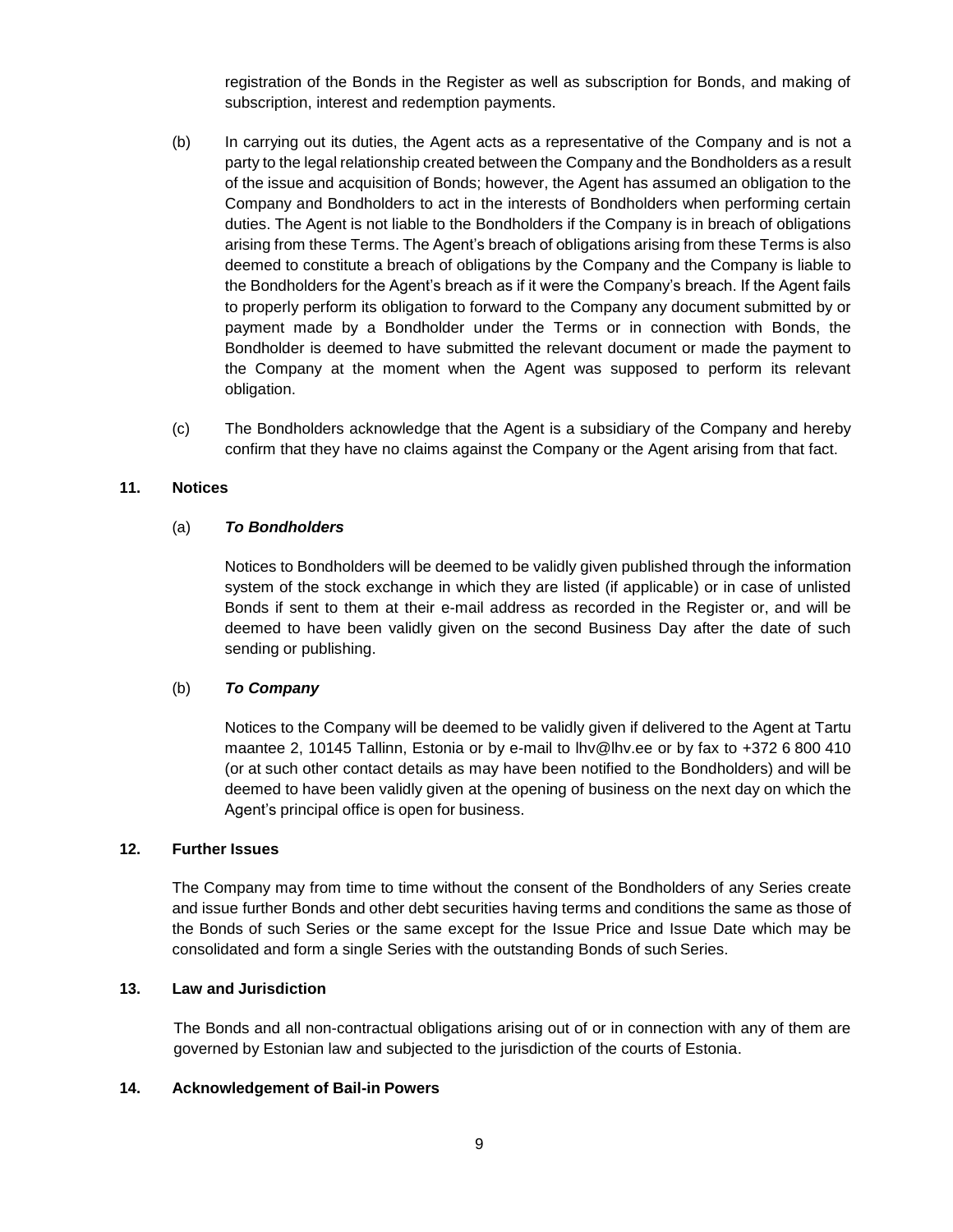Notwithstanding and to the exclusion of any other term of the Bonds or any other agreements, arrangements or understanding between the Company and any Bondholder (which, for the purposes of this Condition [14,](#page-8-1) includes each holder of a beneficial interest in the Bonds), by its acquisition of the Bonds, each Bondholder acknowledges and accepts that any liability arising under the Bonds may be subject to the exercise of Bail-in Powers by the Relevant Resolution Authority and acknowledges, accepts, consents to and agrees to be bound by:

- (a) the effect of the exercise of any Bail-in Powers by the Relevant Resolution Authority, which exercise (without limitation) may include and result in any of the following, or a combination thereof:
	- (i) the reduction of all, or a portion, of the Relevant Amounts in respect of the Bonds;
	- (ii) the conversion of all, or a portion, of the Relevant Amounts in respect of the Bonds into shares, other securities or other obligations of the Company or another person, and the issue to or conferral on the Bondholder of such shares, securities or obligations, including by means of an amendment, modification or variation of the terms of the Bonds;
	- (iii) the cancellation of the Bonds or the Relevant Amounts in respect of the Bonds;
	- (iv) the amendment or alteration of the amount of interest payable on the Bonds, or the date on which interest becomes payable, including by suspending payment for a temporary period; and
- (b) the variation of the terms of the Bonds, as deemed necessary by the Relevant Resolution Authority, to give effect to the exercise of any Bail-in Powers by the Relevant Resolution Authority.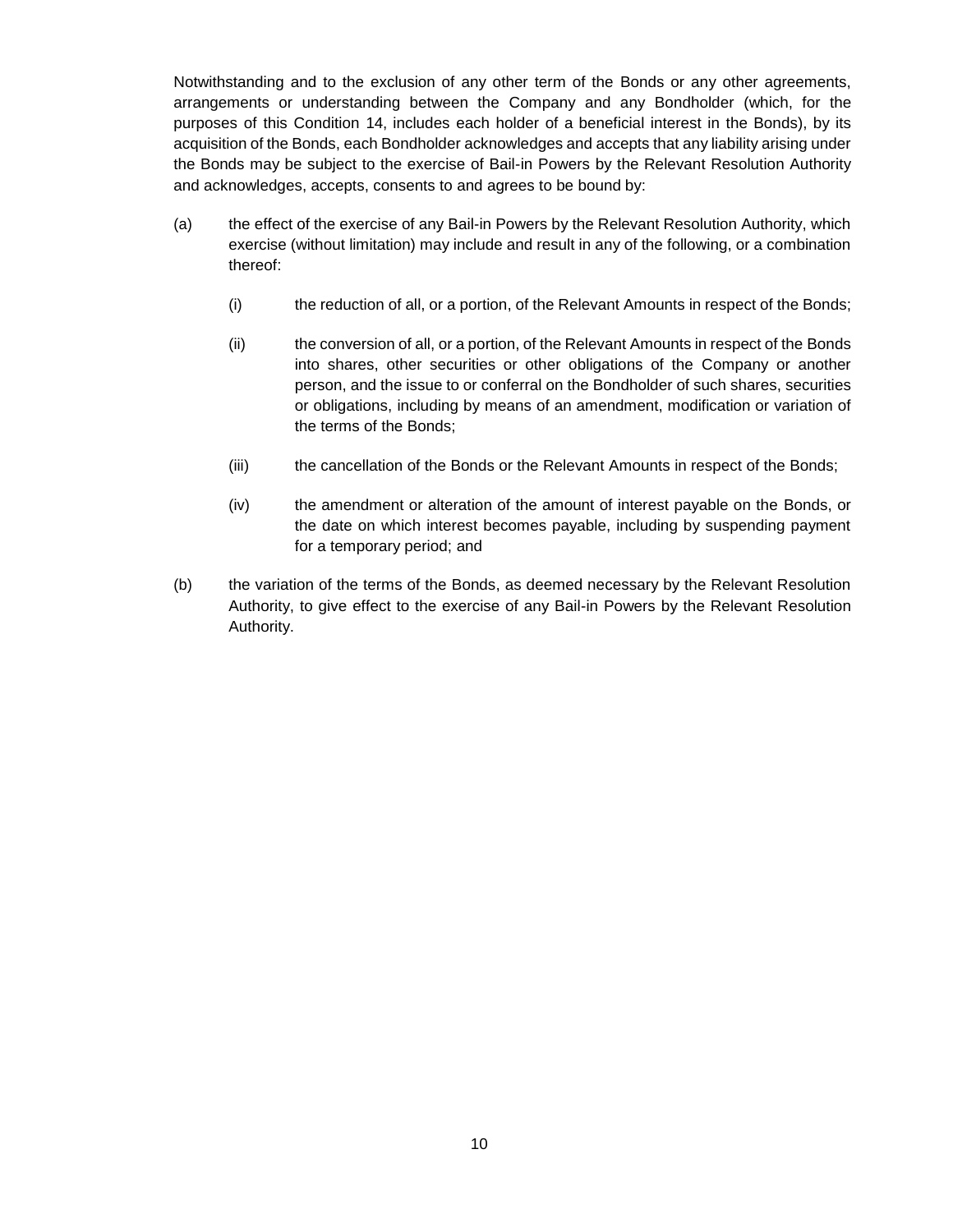## **FORM OF FINAL TERMS FOR THE BONDS**

*Set out below is the form of Final Terms which will be completed for each tranche of a Series of Bonds, as the case may be, issued under the Program.*

[Date]

## **AS LHV GROUP**

Issue of

[Aggregate Nominal Amount of Series][ 1 ] Tier 2 Subordinated Bonds

Issued under the EUR 45,000,000 Bond Program

# **PART A – CONTRACTUAL TERMS**

Terms used herein shall be deemed to be defined as such for the purposes of the terms and conditions of the Bonds. This document constitutes the Final Terms for the Bonds described herein for the purposes of Article 5(4) of the Prospectus Directive, and must be read in conjunction with the prospectus drawn up by the Company, dated [Date] [as so supplemented] (the "**Prospectus**"). A summary of the Bonds (which comprises the summary in the Prospectus as completed to reflect the provisions of these Final Terms) is annexed to these Final Terms.

Full information on the Company and the offer of the Bonds is only available on the basis of the combination of these Final Terms and the Prospectus [as so supplemented]. The Prospectus [and supplement[s] to the Prospectus] [is] [are] available for viewing through the Company's website [\(https://investor.lhv.ee/en/\)](https://investor.lhv.ee/en/).

The expression "Prospectus Directive" means Directive 2003/71/EC (and amendments thereto) provided, however, that all references in this document to the "Prospectus Directive" in relation to any Member State of the European Economic Area refer to Directive 2003/71/EC (and amendments thereto) to the extent implemented in the relevant Member State and include any relevant implementing measures in the relevant Member State.

| $\mathbf{1}$ . | Company                                          | <b>AS LHV Group</b>                                                                                                                                                                 |  |
|----------------|--------------------------------------------------|-------------------------------------------------------------------------------------------------------------------------------------------------------------------------------------|--|
| 2.             | Series Number                                    |                                                                                                                                                                                     |  |
| 3.             | Aggregate Nominal Amount of the<br><b>Series</b> | EUR [specify amount]. [The Aggregate Nominal Amount of the<br>Series may be increased by the decision of the Company until<br>Issue Date (including) by up to EUR [specify amount]] |  |
| 4.             | <b>Nominal Amount</b>                            | EUR 1,000                                                                                                                                                                           |  |
| 5.             | <b>Issue Price</b>                               | 100% of the Nominal Amount [plus accrued interest from<br>[insert date]]                                                                                                            |  |
| 6.             | <b>Issue Date</b>                                | [specify date]                                                                                                                                                                      |  |
| 7.             | <b>Interest Commencement Date</b>                | specify datel                                                                                                                                                                       |  |

l

<sup>&</sup>lt;sup>1</sup> [The Aggregate Nominal Amount of the Series may be increased by the decision of the Company until Issue Date (including) by up to EUR [*specify amount*]]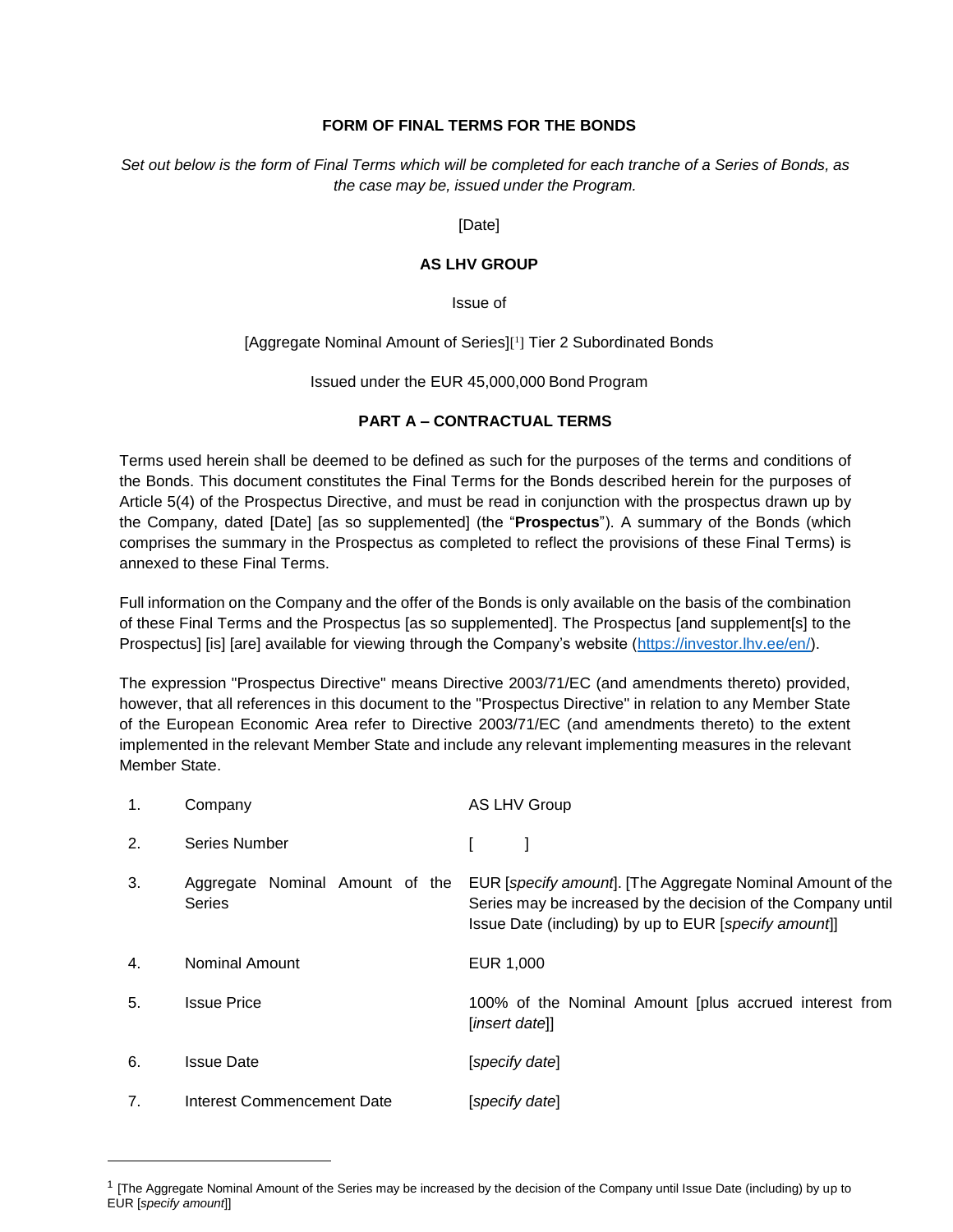| 8.  | <b>Maturity Date</b>      | [specify date]                                                                                     |                |  |
|-----|---------------------------|----------------------------------------------------------------------------------------------------|----------------|--|
| 9.  | Type of Bonds             | Fixed rate                                                                                         |                |  |
| 10. | Redemption type           | Redemption at par                                                                                  |                |  |
| 11. | Status of the Bonds       | <b>Tier 2 Subordinated Bond</b>                                                                    |                |  |
| 12. | Interest                  |                                                                                                    |                |  |
|     | i. Interest Payment Dates | ſ                                                                                                  | ] in each year |  |
|     | ii. Rate of Interest      | I                                                                                                  | ]% per annum   |  |
|     | iii. Day count fraction   | 30/360<br>Close of business on the Business Day immediately preceding<br>the Interest Payment Date |                |  |
|     | iv. Record Date           |                                                                                                    |                |  |
|     | v. Delay interest         | ſ                                                                                                  | ]% per annum   |  |
| 13. | Governing Law             | Estonian law                                                                                       |                |  |
| 14. | Jurisdiction              | Estonian courts                                                                                    |                |  |

The Company accepts responsibility for the information contained in this Final Terms.

Signed on behalf of AS LHV Group:

By: ....................................................

Duly authorised

Date: ....................................................